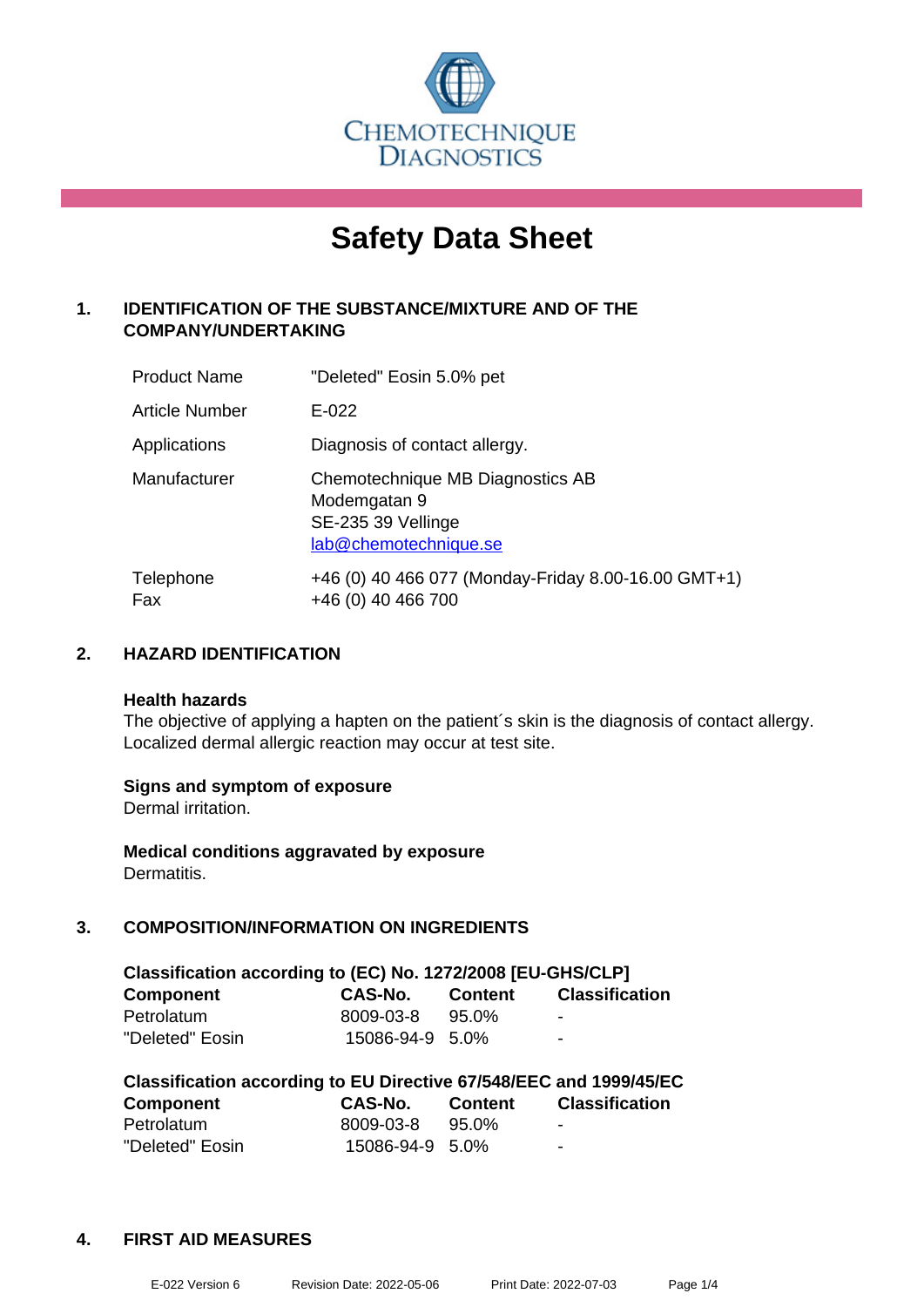#### **Emergency and first aid procedures**

Obtain medical attention.

# **5. FIRE-FIGHTING MEASURES\***

#### **Suitable extinguish media**

CO2, powder or water spray. Fight larger fires with water spray or alcohol resistant foam.

#### **For safety reasons unsuitable extinguishing agents** Water with full jet.

**Special protective equipment for fire-fighters** Wear self-contained respiratory protective device. Wear fully protective suit.

\*Data is shown for petrolatum only

#### **6. ACCIDENTAL RELEASES MEASURES**

**Steps to be taken if material is released or spilled** Contain and place in a closed container.

#### **7. HANDLING AND STORAGE**

**Precautions to be taken in handling and storage** Store dark at 5-8 C. Avoid extended exposure to light. FOR EXTERNAL USE ONLY.

#### **8. EXPOSURE CONTROLS/PERSONAL PROTECTION**

**Respiratory protection** Not required.

**Ventilation**

Local exhaust.

**Protective gloves** Disposal gloves.

#### **Eye protection**

Not required with normal use.

#### **Work/Hygienic practices**

Wash hands after each use.

#### **9. PHYSICAL AND CHEMICAL PROPERTIES**

Appearance Orange Semi-solid Odour **Odourless** 

Melting point\* 50-55° C Flash point\* >100°C

Boiling point\* No data available Self ignition\* Product does not self ignite.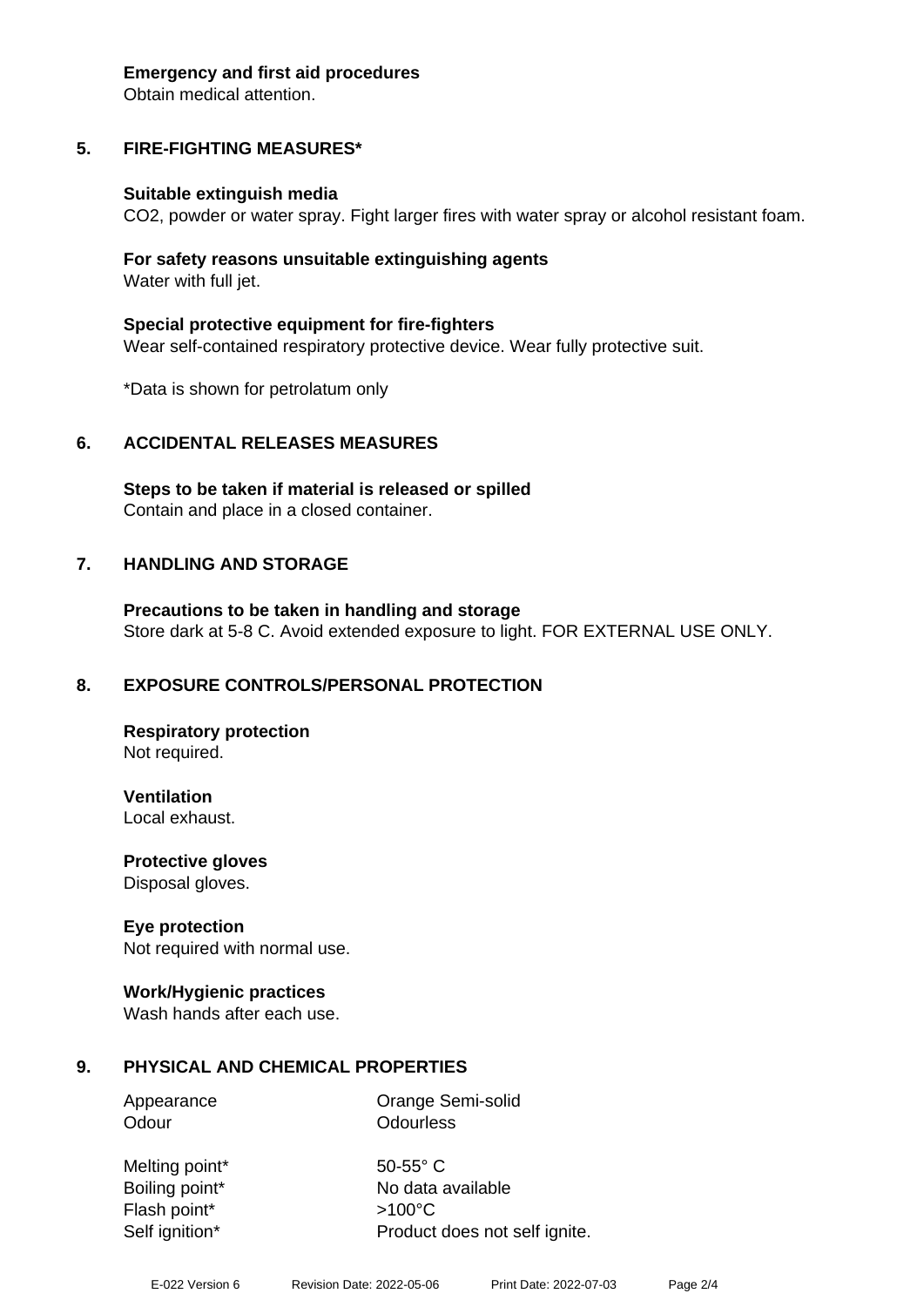Density\* No data available. Solubility in/Miscibility with Water\*

Danger of explosion\* Product does not present an explosion hazard. Insoluble

\*Data is shown for petrolatum only

# **10. STABILITY AND REACTIVITY**

#### **Incompability**

May react with strong oxidizing agents.

#### **Stability**

Stable at recommended storage conditions.

#### **Hazardous byproducts**

Combustion may generate CO, CO2 and other oxides.

# **Hazardous polymerization**

Will not occur.

# **11. TOXICOLOGICAL INFORMATION**

No data available.

# **12. ECOLOGICAL INFORMATION**

No data available.

#### **13. DISPOSAL CONSIDERATIONS**

**Waste disposal method** Comply with federal, state/provincial and local regulation.

#### **14. TRANSPORT INFORMATION**

Not dangerous goods.

#### **15. REGULATORY INFORMATION**

The classification is according to the latest editions of the EU lists, and extended by company and literature data.

#### **16. OTHER INFORMATION**

#### **Text of H-statements and R-phrases mentioned in Section 3**

Pharmaceutical quality of tested hapten is confirmed by Chemotechnique Diagnostics according to validated analytical methods. Hapten passed test according to GMP standards.